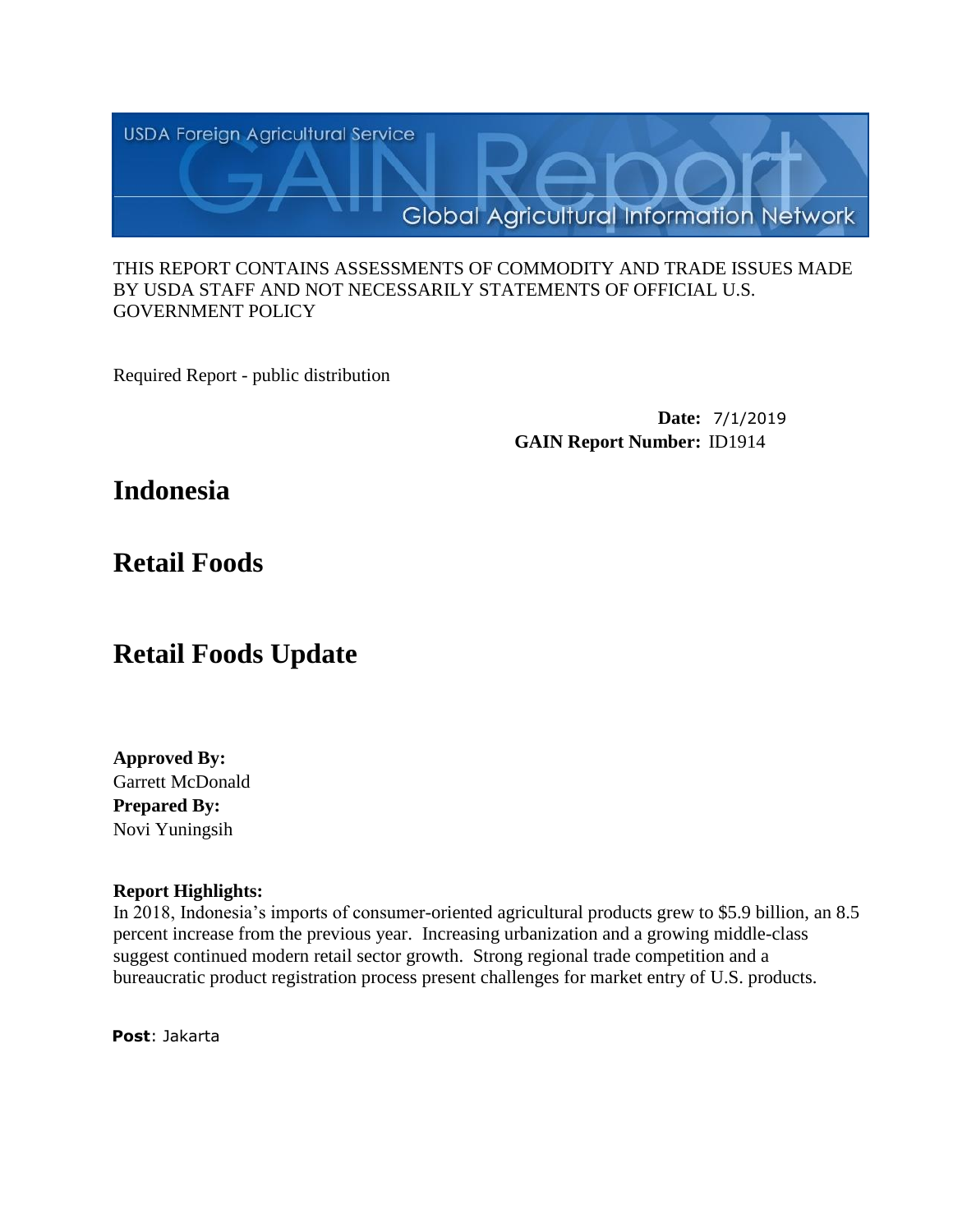# **Market Fact Sheet: Indonesia**

#### Executive Summary

Indonesia is the fourth most populous nation in the world, with a population of approximately 265 million in 2018. Sixty percent of the population is on Java, one of the most densely populated areas in the world. In 2018, Indonesia's GDP reached \$1,041 billion and GDP/capita reached \$3,927 (est.). Indonesia is a major producer of rubber, palm oil, coffee and cocoa. In 2018, agricultural imports reached \$21.2 billion (\$5.9 billion was consumeroriented products). In addition to consumer-oriented products, soybeans and wheat are top U.S. exports. Agricultural self-sufficiency is a stated goal of the Indonesian government, and is often used to justify trade barriers and restrictions.





#### Food Processing Industry

The food industry is comprised of approximately 5,700 large and medium-sized producers with 765,000 employees, and 1.61 million micro and small-scale producers, with 3.75 million employees. Most of the products are consumed domestically (mostly retail) and the market is considered very competitive. The value of the food and beverage processing industry is estimated at \$118 billion

#### Food Retail Industry

Indonesian grocery retail sales reached \$108.84 billion in 2018 (Traditional Grocery Retailers held 83 percent share). The sales growth for 2019 is forecast at 8.9 percent. There are four players in the hypermarket group (Carrefour/Trans Mart, Giant, Hypermart, and Lotte Mart), and six in the supermarket segment Alfa Midi, Hero, Superindo, Ranch Market & Farmers Market, Food Mart, The Food Hall). Major Convenience stores include Indomaret and Alfamart.

#### Food Service Industry

The foodservice activity's total contribution to GDP was about \$22 billion (Rp317 trillion) in 2018, and registered about 7.2 percent growth. The sector is dominated by small restaurants, street-side restaurants known as warungs, and vendors that sell food to customers on the street.

#### **Quick Facts for 2018**

| <b>Agricultural Product Imports: \$21.2 billion</b>      |
|----------------------------------------------------------|
| U.S. Share $(16\%) - $3.3$ billion                       |
| <b>Consumer-Oriented Product Imports: \$5.9 billion</b>  |
| U.S. Share $(9\%) - $505$ million                        |
| <b>Edible Fish &amp; Seafood Products Imports: \$311</b> |
| million                                                  |
| U.S. Share $(8\%) - $24$ million                         |
| <b>Top 10 Growth Products:</b>                           |
| Baked goods, baby food, dairy products, confectionery,   |
| processed meat & seafood, savoury snacks, sauces,        |
| dressing & condiments, sweet biscuit, snack bars & fruit |
| snack, and ice cream & frozen dessert                    |
| <b>Top 10 Retailers</b>                                  |
| Indomart, Alfamart, Transmart/Carrefour, Alfa Midi,      |
| Hypermart, Giant, Hero, Lotte Mart, Superindo, Giant,    |
| Hypermart, Alfa Midi, Superindo, Lotte Mart, Food        |
| Mart, Hero                                               |
| <b>GDP/Population</b>                                    |
| 2018 Population (millions): 265                          |
| 2018 GDP: \$1,041 Billion                                |
| 2018 GDP per capita: \$3,927                             |
| <b>Economic Growth</b>                                   |
| 2018: 5.17%                                              |
| 2017: 5.07%                                              |
| Source: Indonesia Statistics, GTA and Euromonitor        |
|                                                          |
| Strenoth/Weakness/Onnortunities/Challenge                |

| Strength/Weakness/Opportunities/Challenge |                               |  |  |
|-------------------------------------------|-------------------------------|--|--|
| <b>Strengths</b>                          | Weaknesses                    |  |  |
| Large Consumer Base                       | Inadequate infrastructure,    |  |  |
|                                           | including ports and cold      |  |  |
|                                           | storage facilities outside of |  |  |
|                                           | the main island of Java       |  |  |
| <b>Opportunities</b>                      | <b>Challenges</b>             |  |  |
| Rapid growth of retail                    | Challenging business          |  |  |
| sector; Japanese,                         | climate, and unpredictable    |  |  |
| Korean, and Western                       | regulatory environment.       |  |  |
| restaurant chains;                        |                               |  |  |
| bakeries, growing HRI                     |                               |  |  |
| and tourism sectors.                      |                               |  |  |

Contact: FAS Jakarta, Indonesia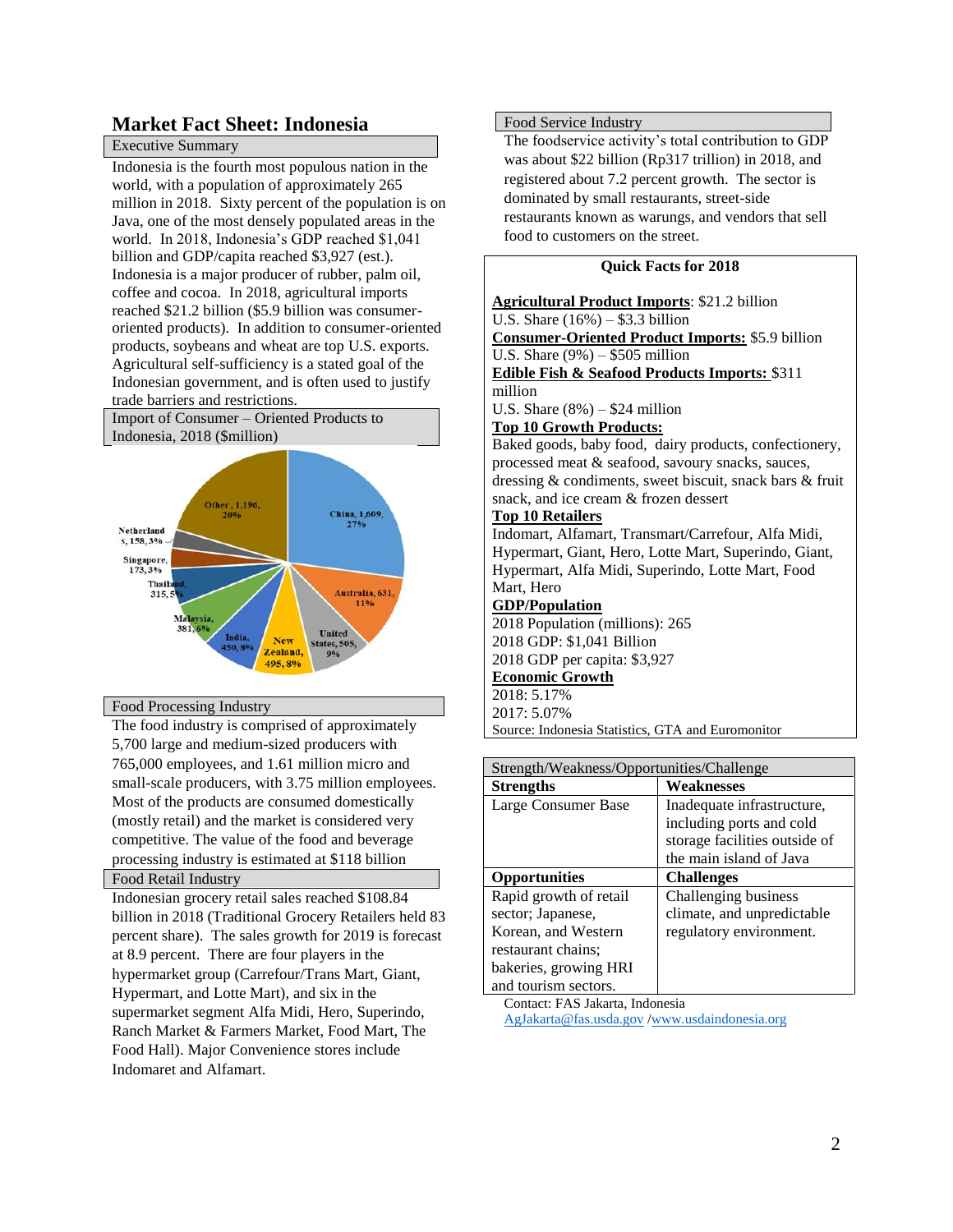## **SECTION I. MARKET SUMMARY**

Indonesia's grocery retail sales exceeded \$100 billion in 2018, the highest in Southeast Asia. Although growing, modern retail outlets and convenience stores still account for less than 20 percent of total sales. Demographic trends, including increasing numbers of young, urban and educated consumers with rising incomes, are rapidly changing the retail landscape. Products that cater to an on-the-go lifestyle or offer health benefits are increasingly sought after.

Retail competition is fierce as most supermarkets, hypermarkets and convenience stores have their own private label brands for packaged foods ranging from snacks to butter to bottled water. All imported retail products must be registered by the importer with BPOM (Indonesia's Food and Drug Agency). The process can be lengthy causing importers with limited resources have to be selective in which products they choose to work with. Most retailers do not import directly, instead relying on distributors and / or importers for most products. Establishing a retail product in Indonesia can be difficult, however those companies that are patient and persistent are often rewarded with significant category market share and margins due to the lack of competition.



Source: Euromonitor 2018

Retail Sales Value of Packaged Food, Soft Drinks and Alcoholic Drinks (US\$ million)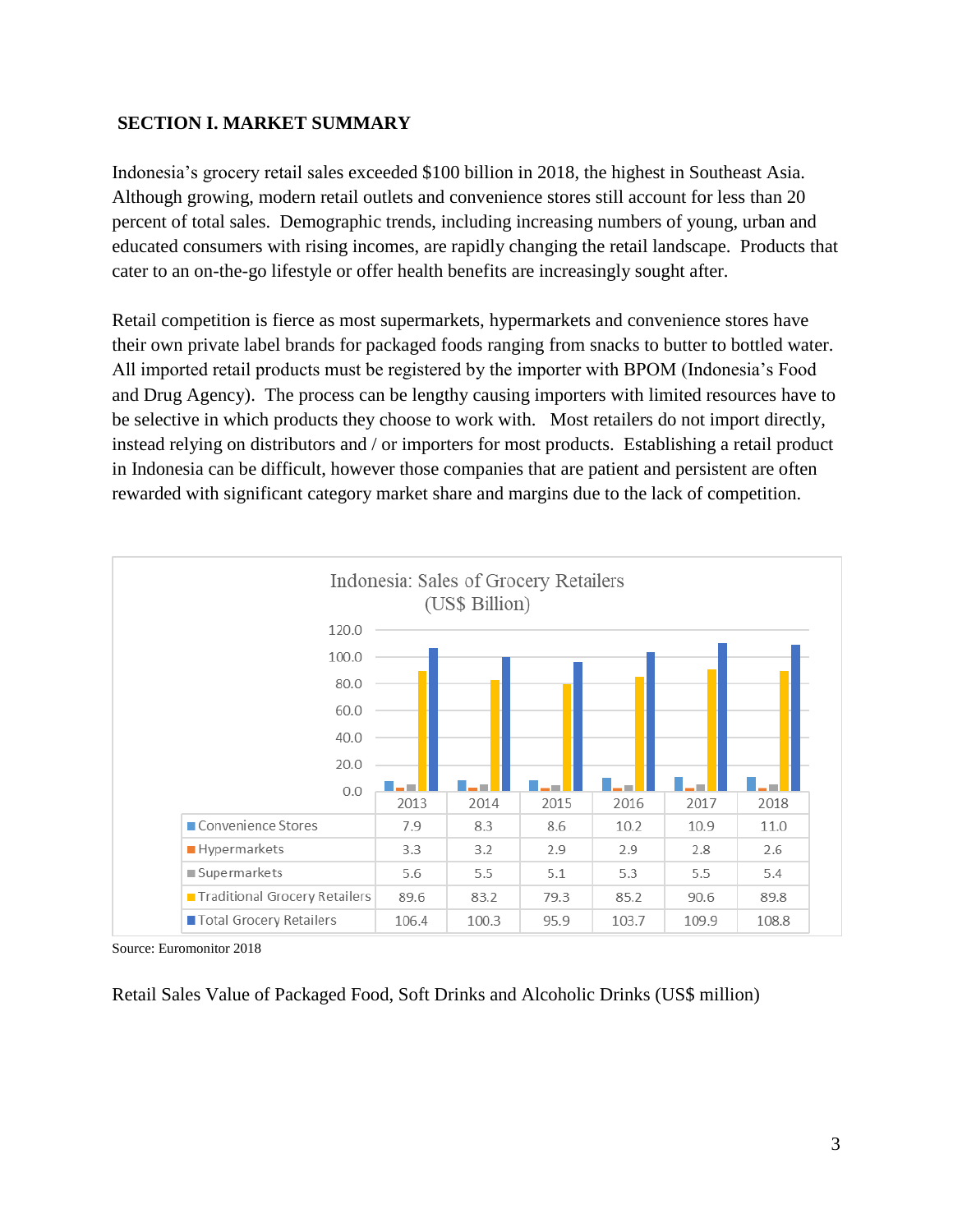| Category                        | 2013    | 2014              | 2015                                                        | 2016    | 2017              | 2018     |
|---------------------------------|---------|-------------------|-------------------------------------------------------------|---------|-------------------|----------|
| Packaged Food                   |         |                   | 24, 268.7 24, 492.3 23, 905.5 26, 753.4 28, 256.8 28, 211.1 |         |                   |          |
| Cooking Ingredients and Meals   | 2,271.2 | 2,319.7           | 2,207.7                                                     | 2,447.1 | 2,626.4           | 2,620.1  |
| Dairy Products and Alternatives | 5,044.9 | 5,051.7           | 5,045.2                                                     | 5,647.6 | 6,006.7           | 6,073.9  |
| <b>Snacks</b>                   | 5,161.2 | 5,145.5           | 4,712.9                                                     | 5,331.5 | 5,490.6           | 5,400.5  |
| Staple Foods                    |         | 11,791.3 11,975.4 | 11,939.7                                                    |         | 13,327.2 14,133.1 | 14,116.7 |
| <b>Soft Drinks</b>              | 6,723.5 | 6,824.7           | 6,699.5                                                     | 7,444.0 | 7,484.9           | 7,194.0  |
| <b>Alcoholic Drinks</b>         | 733.7   | 732.8             | 527.1                                                       | 590.3   | 644.0             | 657.1    |
| Beer                            | 618.2   | 618.6             | 436.0                                                       | 487.8   | 523.8             | 531.9    |
| Cider/Perry                     | 1.4     | 1.7               | 2.5                                                         | 3.8     | 4.5               | 5.1      |
| <b>RTDs</b>                     | 28.3    | 29.0              | 11.6                                                        | 11.4    | 10.9              | 10.1     |
| <b>Spirits</b>                  | 24.0    | 25.7              | 26.1                                                        | 34.5    | 49.3              | 53.3     |
| Wine                            | 61.7    | 57.7              | 51.0                                                        | 52.9    | 55.5              | 56.6     |

Source: Euromonitor 2018

| <b>ADVANTAGES</b>                               | <b>CHALLENGES</b>                              |
|-------------------------------------------------|------------------------------------------------|
| Indonesia is the biggest market of retail food  | Unequal income distribution produces           |
| and beverages in Southeast Asia.                | significant gaps in purchasing power for each  |
|                                                 | region.                                        |
| Modern retail outlets, especially convenience   | Geographical diversity (more than 17,000)      |
| stores, are expanding throughout smaller cities | islands) creates supply chain problems.        |
| outside Jakarta.                                | Infrastructure is not equally distributed      |
|                                                 | throughout the country.                        |
| U.S. retail food products are recognized as     | Strong competition from ASEAN, China,          |
| being of high quality.                          | Australia, New Zealand due to FTA              |
|                                                 | advantages.                                    |
| Imported food products are available in most    | The penetration level of modern food retail is |
| modern retail outlets.                          | one of the lowest in Asia.                     |
| More demand for healthier packaged foods and    | All retail food and beverages need to be       |
| frozen foods due to increasing urban            | registered at BPOM (Food and Drug Agency)      |
| demographics and busy lifestyles.               | and are only valid for five years.             |

# **SECTION II. ROAD MAP FOR MARKET ENTRY**

# **Entry Strategy**

The registration process for retail products in Indonesia necessitates as strong partnership with a local agent, distributor or representative. Exporters who are new to the market are encouraged to visit for face-to-face meetings. A good first step is to attend one of the main food and beverage trade shows held in Indonesia such as [Food and Hotel Indonesia 2019,](https://www.foodhotelindonesia.com/) [Food, Hotel and Tourism](https://fhtbali.com/)  [Bali 2020,](https://fhtbali.com/) and [SIAL Interfood Indonesia 2019.](https://sialinterfood.com/) Most retailers are not direct importers, therefore it is essential to establish a relationship with an importer with a distribution network aligned with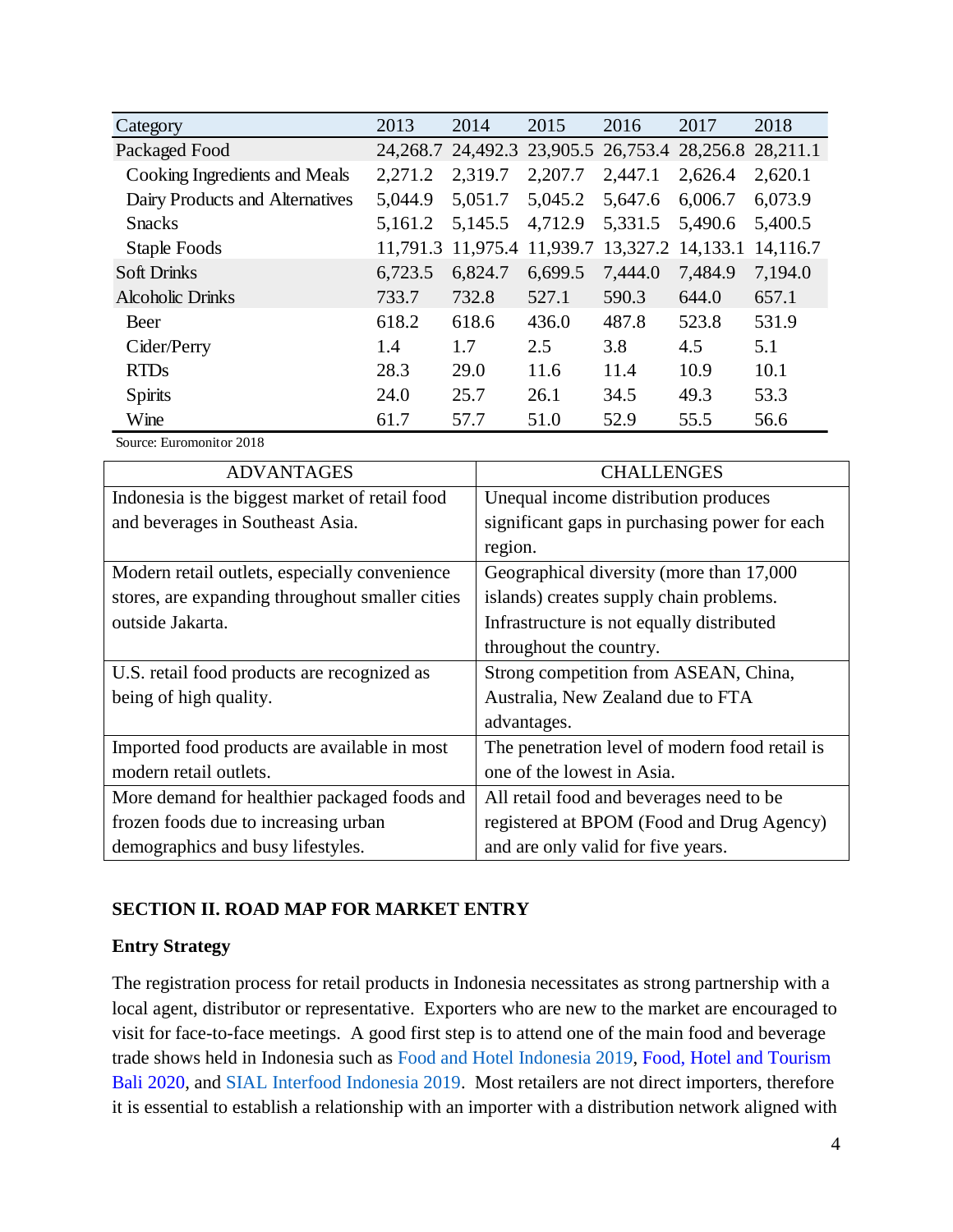targeted retail segments. In addition to [GAIN Market Reports,](https://gain.fas.usda.gov/Lists/Advanced%20Search/AllItems.aspx) USDA's [U.S. Cooperator Market](https://apps.fas.usda.gov/pcd/PartnersSearch.aspx)  [Development Program Participants a](https://apps.fas.usda.gov/pcd/PartnersSearch.aspx)nd FAS Jakarta can provide a good starting point for companies seeking market information.

The following reports or websites also include useful information on import regulations and duties:

- 1. [Food and Agricultural Import Regulations and Standards Report \(FAIRS Annual Country](https://gain.fas.usda.gov/Recent%20GAIN%20Publications/Food%20and%20Agricultural%20Import%20Regulations%20and%20Standards%20Report_Jakarta_Indonesia_3-18-2019.pdf)  [Report\) 2018](https://gain.fas.usda.gov/Recent%20GAIN%20Publications/Food%20and%20Agricultural%20Import%20Regulations%20and%20Standards%20Report_Jakarta_Indonesia_3-18-2019.pdf)
- 2. [Food and Agricultural Import Regulations and Standards -](https://gain.fas.usda.gov/Recent%20GAIN%20Publications/Food%20and%20Agricultural%20Import%20Regulations%20and%20Standards%20Report_Jakarta_Indonesia_3-19-2019.pdf) Certification 2018
- 3. [Tariffs and FTAs Information -](https://eservice.insw.go.id/) Based on HS Code

# **Market Structure**

Indomaret, Alfamart, Carrefour, Alfamidi and Hypermart are the top five retailers, with sales revenue accounting for 62 percent of the total market<sup>1</sup>. There are several premium supermarkets in Indonesia that target middle-upper class consumers such as Ranch Market, Food Hall, Grand Lucky and Kem Chicks. These higher-end supermarkets are located in Jakarta, Bandung, Bali and Surabaya and sell majority imported food products. Please see our previous report [Indonesia:](https://www.fas.usda.gov/data/indonesia-retail-foods-update)  [Retail Foods Update -](https://www.fas.usda.gov/data/indonesia-retail-foods-update) June 29, 2018 for additional information.

# **Company Profiles & Top Host Country Retailer**

| OTOCCI I INCRETE O RETORS O I CHRITICI III INGONOSIA |           |           |           |           |           |           |
|------------------------------------------------------|-----------|-----------|-----------|-----------|-----------|-----------|
| Category Channel                                     | 2013      | 2014      | 2015      | 2016      | 2017      | 2018      |
| Modern Grocery                                       | 21,942    | 26,194    | 28,373    | 31,568    | 34,362    | 35,635    |
| <b>Convenience Stores</b>                            | 20,408    | 24,555    | 26,753    | 29,916    | 32,659    | 33,889    |
| Hypermarkets                                         | 266       | 291       | 301       | 311       | 326       | 346       |
| Supermarkets                                         | 1,268     | 1,348     | 1.319     | 1,341     | 1.377     | 1,400     |
| <b>Traditional Grocery</b>                           | 4,564,555 | 4,586,346 | 4,593,483 | 4,589,788 | 4,574,208 | 4,546,222 |
| <b>Total Grocery Retailers</b>                       | 4,608,439 | 4,638,734 | 4,650,229 | 4,652,924 | 4,642,932 | 4,617,492 |
|                                                      |           |           |           |           |           |           |

Grocery Retail Outlets by Channel in Indonesia

Source: Euromonitor 2018

 $\overline{a}$ 

| <b>Retailer Name and Outlet Type</b>              | <b>Sales Revenue</b> | No. of  | Locations  |
|---------------------------------------------------|----------------------|---------|------------|
|                                                   | in 2018              | Outlets |            |
|                                                   | (\$million)          | (2018)  |            |
| PT Indomarco Prismatama                           |                      |         |            |
| Indomaret (mini-market / convenience store)       | 5,027                | 16,366  | Nationwide |
| • Has 30 Distribution Centers with more than      |                      |         |            |
| 100 delivery vehicles.                            |                      |         |            |
| • Pioneer in chained minimarket/convenience       |                      |         |            |
| stores.                                           |                      |         |            |
| • Easily found in housing area, public facilities |                      |         |            |

<sup>&</sup>lt;sup>1</sup> Data based on Euromonitor report o[n Retailing in Indonesia 2018](https://www.portal.euromonitor.com/portal/Analysis/Tab)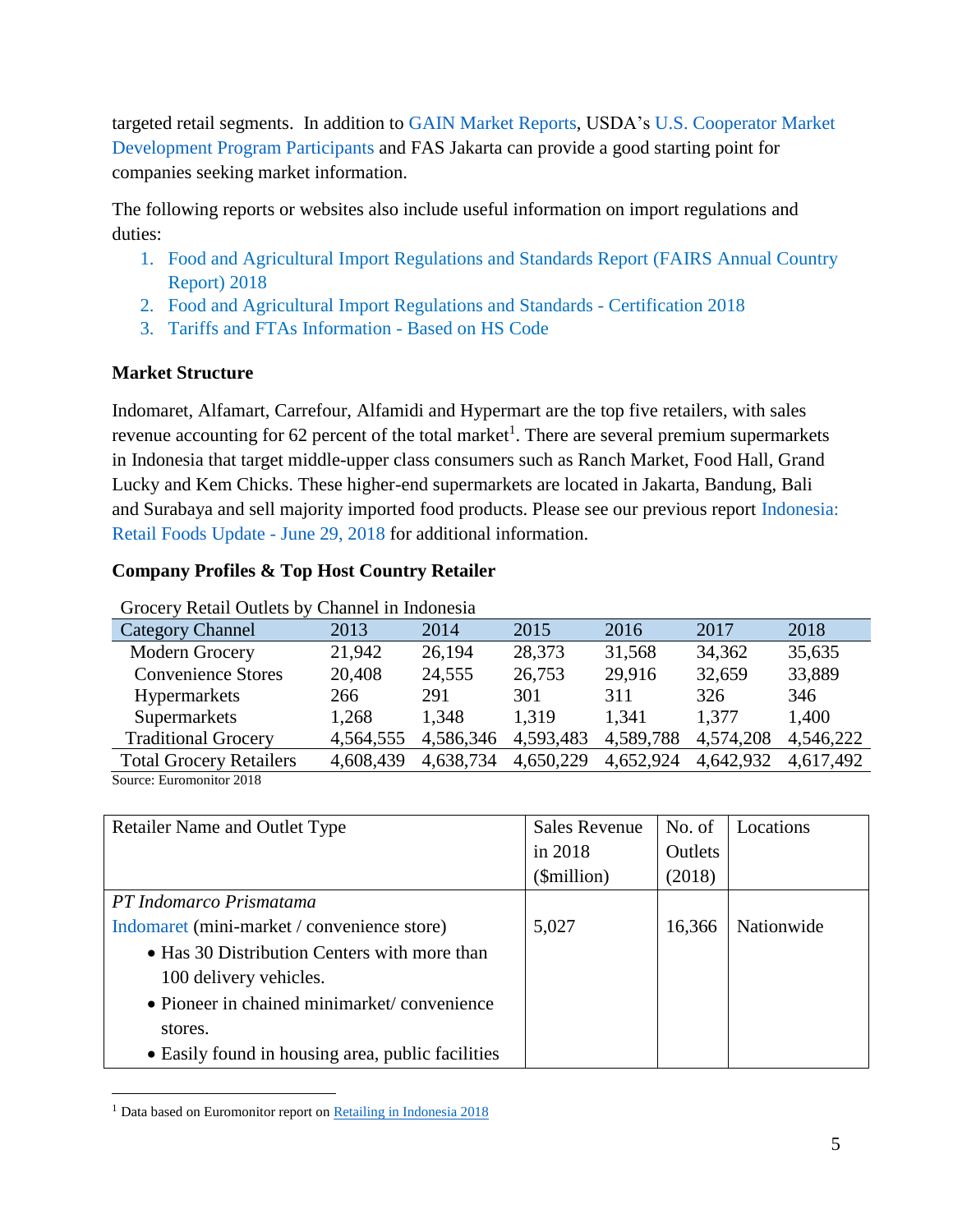| and office buildings.                                     |       |        |                |
|-----------------------------------------------------------|-------|--------|----------------|
| PT Sumber Alfaria Trijaya, Tbk                            |       |        |                |
| Alfamart & Alfamidi (mini-market / convenience            | 4,773 | 15,209 | Nationwide     |
| store)                                                    |       |        |                |
| Serving more than 4.1 million customers                   |       |        |                |
| every day.                                                |       |        |                |
| Has 32 warehouses throughout Indonesia<br>$\bullet$       |       |        |                |
| Product mixing: 72 percent food and 28                    |       |        |                |
| percent non-food.                                         |       |        |                |
| Has more than 400 active suppliers and 4,000<br>$\bullet$ |       |        |                |
| product SKU's.                                            |       |        |                |
| Trans Corp (PT Trans Retail Indonesia)                    |       |        |                |
| <b>Carrefour, Transmart and Groserindo</b>                | N/A   | 113    | Nationwide     |
| (Hypermarket/Supermarket)                                 |       |        |                |
| • Located in larger cities.                               |       |        |                |
| The store is combined with department store.<br>$\bullet$ |       |        |                |
| Mostly selling local products.                            |       |        |                |
| PT Matahari Putra Prima, Tbk                              |       |        |                |
| Hypermart (Hypermarket)                                   | 587.6 | 107    | Nationwide     |
| Foodmart (Supermarket)                                    | 61.4  | 24     |                |
| • Located in larger cities.                               |       |        |                |
| Has three Distribution Centers for 71 cities in           |       |        |                |
| 33 provinces.                                             |       |        |                |
| Hero Group                                                |       |        |                |
| Giant and Hero (Hypermarket and Supermarket)              | 733.3 | 174    | Nationwide     |
| 80 percent sales generated from food.<br>٠                |       |        |                |
| Hero offers premium goods, fresh local                    |       |        |                |
| products and international brands, while Giant            |       |        |                |
| offers products at affordable prices.                     |       |        |                |
| Located in larger cities.                                 |       |        |                |
| PT Supra Boga Lestari, Tbk                                |       |        |                |
| Farmer's Market (Supermarket)                             | 97.9  | 22     | Jakarta,       |
| <b>Ranch Market (Supermarket)</b>                         | 69.4  | 15     | Surabaya,      |
| • One of the leading premium supermarkets in              |       |        | Malang,        |
| Indonesia.                                                |       |        | Balikpapan and |
| Serving middle-upper class market.                        |       |        | Samarinda      |
| Sales of fresh products contribute more than              |       |        |                |
| 40 percent of net revenue.                                |       |        |                |

Source: Company website, annual report and trade interview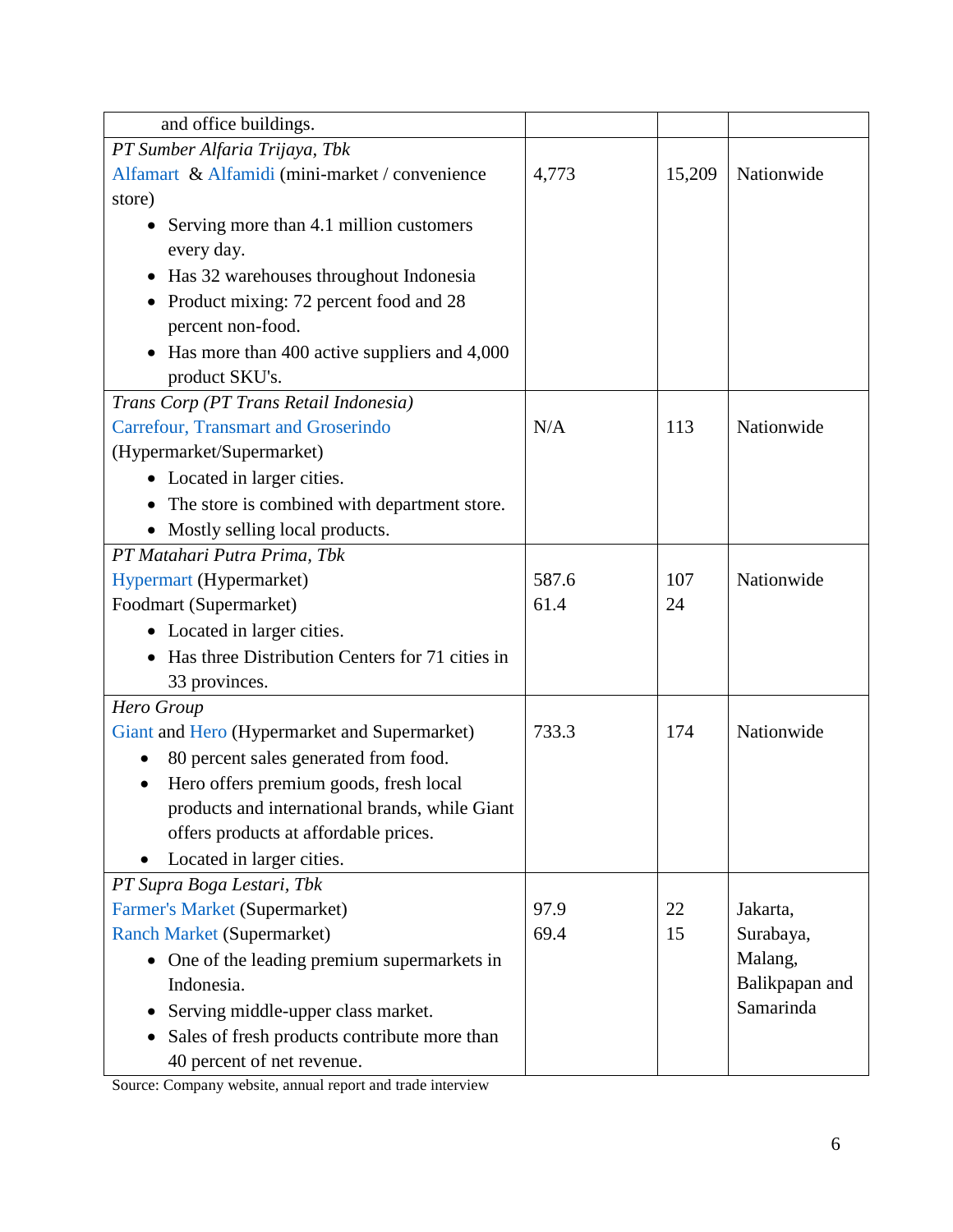# **SECTION III. COMPETITION**

The export value of U.S. agricultural and related products increased 5.3 percent to \$3.4 billion in 2018, making it the largest exporter of such products to Indonesia followed by China, Thailand, Australia and Argentina.

In 2018 Indonesia's imports of consumer-oriented agriculture products grew to \$5.9 billion, an 8.5 percent increase from the previous year. China, Australia and India are the main competitors of U.S. consumer-oriented agricultural products to Indonesia due to price, lower tariffs and proximity.

| <b>Product Category</b>                                                                             | <b>Key Exporter</b><br><b>Countries</b>                                            | <b>Key Constraints to</b><br><b>Market Development</b>                                                                                              | <b>Market Attractiveness</b><br>for U.S.                                                                                                                        |
|-----------------------------------------------------------------------------------------------------|------------------------------------------------------------------------------------|-----------------------------------------------------------------------------------------------------------------------------------------------------|-----------------------------------------------------------------------------------------------------------------------------------------------------------------|
| <b>Fresh Fruit</b><br><b>Quantity Imported:</b><br>604,857 T<br>Value Imported:<br>\$1,200 M        | 1. China 65%<br>2. Thailand 9%<br>3. Pakistan 8%<br>4. The U.S. 5%                 | Two-step import licensing<br>system often leads to<br>delays in issuance of<br>import recommendations<br>and permits.                               | Increase awareness of<br>healthy lifestyle. \$1.2<br>billion market.                                                                                            |
| <b>Fresh Vegetables</b><br>Quantity Imported:<br>753,552 T<br>Value Imported:<br>\$589 M            | 1. China 79%<br>2. India 9%<br>3. Netherlands<br>3.6%<br>4. New Zealand<br>3.6%    | Transit time from U.S.<br>limits trade opportunities<br>for fresh vegetables.                                                                       | Lack of domestic<br>production for garlic,<br>onion, shallot and<br>potatoes.                                                                                   |
| Beef and Beef<br>Products<br><b>Quantity Imported:</b><br>210,673 T<br>Value Imported:<br>\$724 M   | 1. Australia 49.5<br>2. India 37.8%<br>3. New Zealand<br>6.1%<br>4. The U.S. 5.8%  | For the last three years,<br>Indian buffalo beef has<br>increased significantly,<br>brought by the GOI to<br>stabilize beef price in the<br>market. | Shortage of local<br>$\bullet$<br>production.<br>• Hotels, restaurants<br>and supermarkets all<br>sell mostly imported<br>beef.                                 |
| <b>Processed Vegetables</b><br><b>Quantity Imported:</b><br>100,788 T<br>Value Imported:<br>\$724 M | 1. China 28.9%<br>2. The U.S. 25.4%<br>3. Belgium 14.8%<br>4. Netherlands<br>14.2% | Most imported products<br>under this category (e.g.<br>french fries, onion powder<br>and paste) must be<br>registered at BPOM.                      | • Demand for imported<br>french fries has been<br>growing at an average<br>annual rate of 10<br>percent for the last<br>five years.<br>• U.S. french fries hold |

**Competitive Situation for Selected Consumer-Oriented Products (2018)**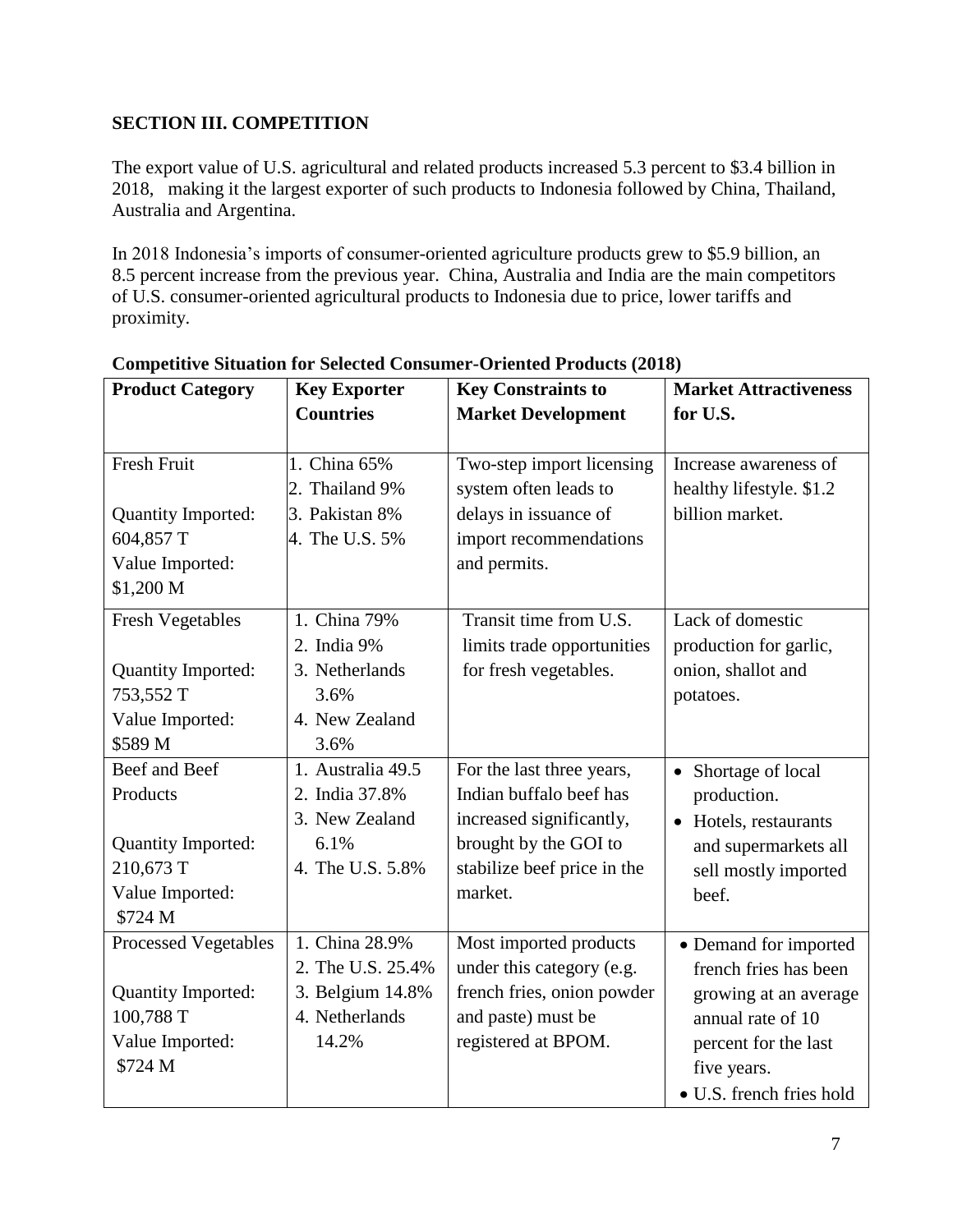|                                                                                           |                                                               |                                                                                                                      | significant market                                                                                                                                                                                               |
|-------------------------------------------------------------------------------------------|---------------------------------------------------------------|----------------------------------------------------------------------------------------------------------------------|------------------------------------------------------------------------------------------------------------------------------------------------------------------------------------------------------------------|
|                                                                                           |                                                               |                                                                                                                      | share (35 percent).                                                                                                                                                                                              |
| <b>Processed Fruits</b><br>Quantity Imported:<br>79,334 T<br>Value Imported:<br>\$138.6 M | 1. Egypt 25%<br>2. China 16%<br>3. U.A.E 10%<br>4. Tunisia 7% | Most imported products<br>under this category (e.g.<br>jams, dates, canned fruits)<br>must be registered at<br>BPOM. | · U.S. Medjool dates<br>among the most<br>popular with demand<br>increasing<br>significantly since<br>2014.<br>• Demand for raisins<br>and other dried fruits<br>is growing due to<br>consumer health<br>trends. |
| <b>Snack Foods</b>                                                                        | 1. China 36%                                                  | Producers in ASEAN and                                                                                               | Demand for healthy                                                                                                                                                                                               |
|                                                                                           | 2. Malaysia 27%                                               | China have lower costs of                                                                                            | snack foods continue to                                                                                                                                                                                          |
| Quantity Imported:                                                                        | 3. Thailand 13%                                               | production and                                                                                                       | increase.                                                                                                                                                                                                        |
| 36,902 T                                                                                  | 4. Italy 5%                                                   | preferential duties under                                                                                            |                                                                                                                                                                                                                  |
| Value Imported:                                                                           |                                                               | existing FTAs.                                                                                                       |                                                                                                                                                                                                                  |
| \$119 M                                                                                   |                                                               |                                                                                                                      |                                                                                                                                                                                                                  |
| Dog and Cat Food                                                                          | 1. Thailand 58%                                               | Requires import                                                                                                      | • Pet ownership has                                                                                                                                                                                              |
|                                                                                           | 2. France 18%                                                 | recommendation and                                                                                                   | been increasing since                                                                                                                                                                                            |
| Quantity Imported:                                                                        | 3. China 9%                                                   | establishment approval, a                                                                                            | 2013.                                                                                                                                                                                                            |
| 90,390 T                                                                                  | 4. Australia 2%                                               | lengthy process.                                                                                                     | • Millennials and expats                                                                                                                                                                                         |
| Value Imported:                                                                           | 5. The U.S. 2%                                                |                                                                                                                      | in Jakarta, Surabaya,                                                                                                                                                                                            |
| \$92.6 M                                                                                  |                                                               |                                                                                                                      | Bali and Bandung are                                                                                                                                                                                             |
|                                                                                           |                                                               |                                                                                                                      | the largest pet owners.                                                                                                                                                                                          |
| <b>Tree Nuts</b>                                                                          | China 59%<br>1.                                               | Lack of proper storage                                                                                               | • U.S. almonds have the                                                                                                                                                                                          |
|                                                                                           | 2. Cote d'Ivoire                                              | may reduce quality of                                                                                                | largest market share at                                                                                                                                                                                          |
| <b>Quantity Imported:</b>                                                                 | 10%                                                           | some imported products.                                                                                              | 81 percent.                                                                                                                                                                                                      |
| 19,261 T                                                                                  | The U.S. 9%<br>3.                                             |                                                                                                                      | • Almond imports grew                                                                                                                                                                                            |
| Value Imported:                                                                           | Vietnam 7%<br>4.                                              |                                                                                                                      | 55 percent compared                                                                                                                                                                                              |
| \$92.6 M                                                                                  |                                                               |                                                                                                                      | to 2017.                                                                                                                                                                                                         |

## **SECTION IV. BEST PRODUCT PROSPECTS CATEGORIES**

# **Products Present in the Market, which have Good Sales Potential**

1. Wheat

4. Rice

2. Cane sugar 3. Soybean

- 5. Corn
- 6. Garlic
- 7. Corn starch
- 8. Peanuts
- 9. Live cattle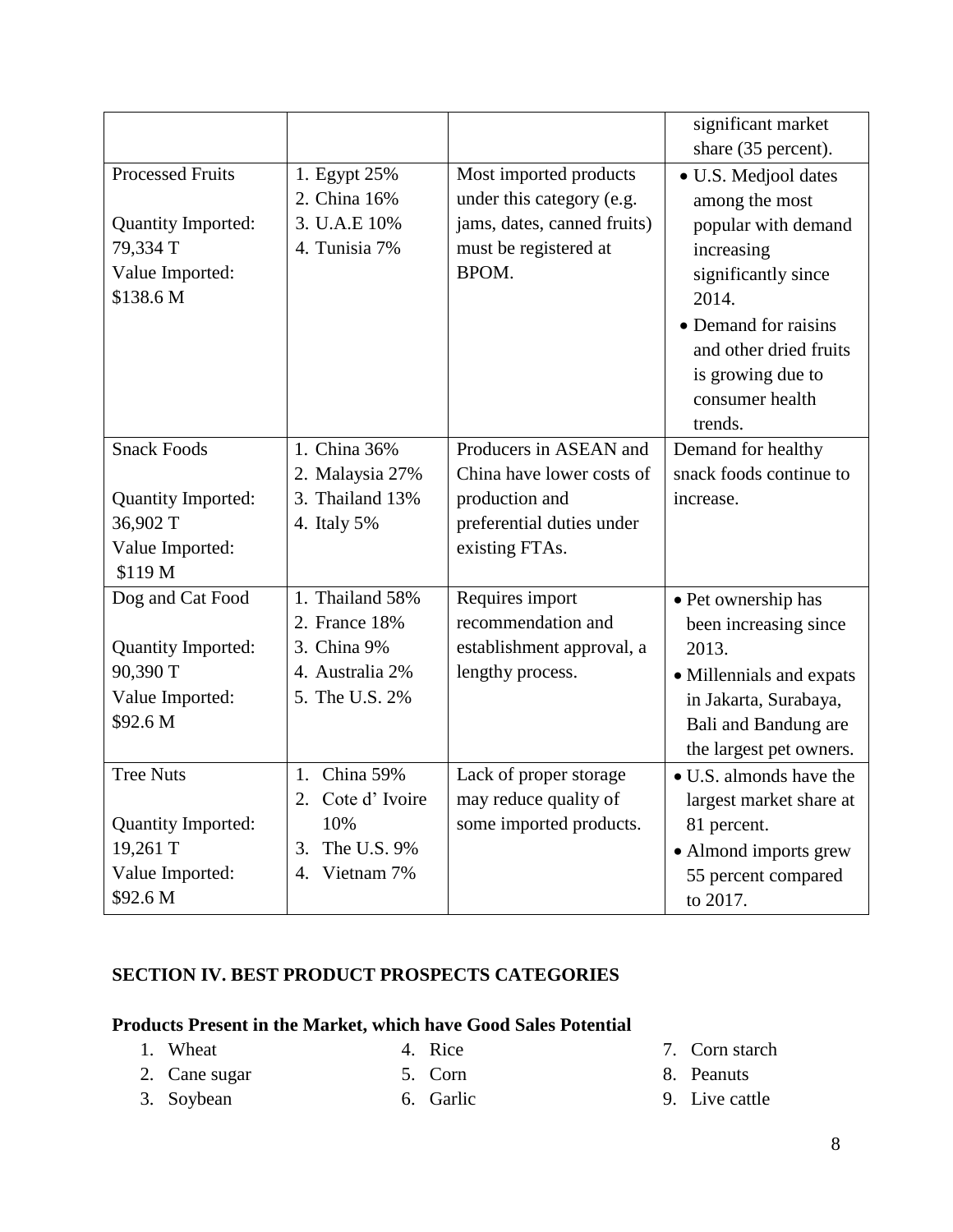| 10. Fresh fruit | 13. Meat       | 16. Sunflower seeds |
|-----------------|----------------|---------------------|
| 11. Glucose     | 14. Soy sauce  | 17. Canary seeds    |
| 12. Ice cream   | 15. Buttermilk | 18. Dried fruits    |

#### **Top 15 Consumer-Oriented Products Imported from the World**

| 1. Garlic            | protein                | 11. Mandarins    |
|----------------------|------------------------|------------------|
| 2. Pears             | concentrates,          | 12. Malt extract |
| 3. Apples            | flavoring preps.       | 13. French fries |
| 4. Skim Milk Powder  | 7. Whey                | 14. Dates        |
| 5. Beef              | 8. Onions and shallots | 15. Sauces       |
| 6. Food preparation: | 9. Grapes              |                  |
| non-dairy creamer,   | 10. Dog and cat food   |                  |

### **Top 15 Consumer-Oriented Products Imported from the United States**

| 1. Skim Milk Powder  | 7. Food Preparation: | 9. Onion powder      |
|----------------------|----------------------|----------------------|
| 2. Apples            | non-dairy creamer,   | 10. Dog and cat food |
| 3. French Fries      | flavoring            | 11. Cheese           |
| 4. Wey               | preparation, food    | 12. Almonds          |
| 5. Lactose & lactose | supplements, yeast   | 13. Raisins          |
| syrup                | etc.                 | 14. Oranges          |
| 6. Grapes            | 8. Meat              | 15. Peas             |

#### **Products Not Present in Significant Quantities but which have Good Sales Potential**

- 2. Almonds 3. Figs (fresh or dried) 4. Beverage: juice/ concentrate 5. Dried fruits: prunes, cherries 7. Fresh fruits: cherries, avocado, peaches, raspberries/ blackberries/ blueberries 8. Prepared of swine luncheon meat
	- 9. Baby food

6. Fresh cut flowers

1. Wine

## **Product Not Present Because They Face Significant Barriers**

• Poultry and eggs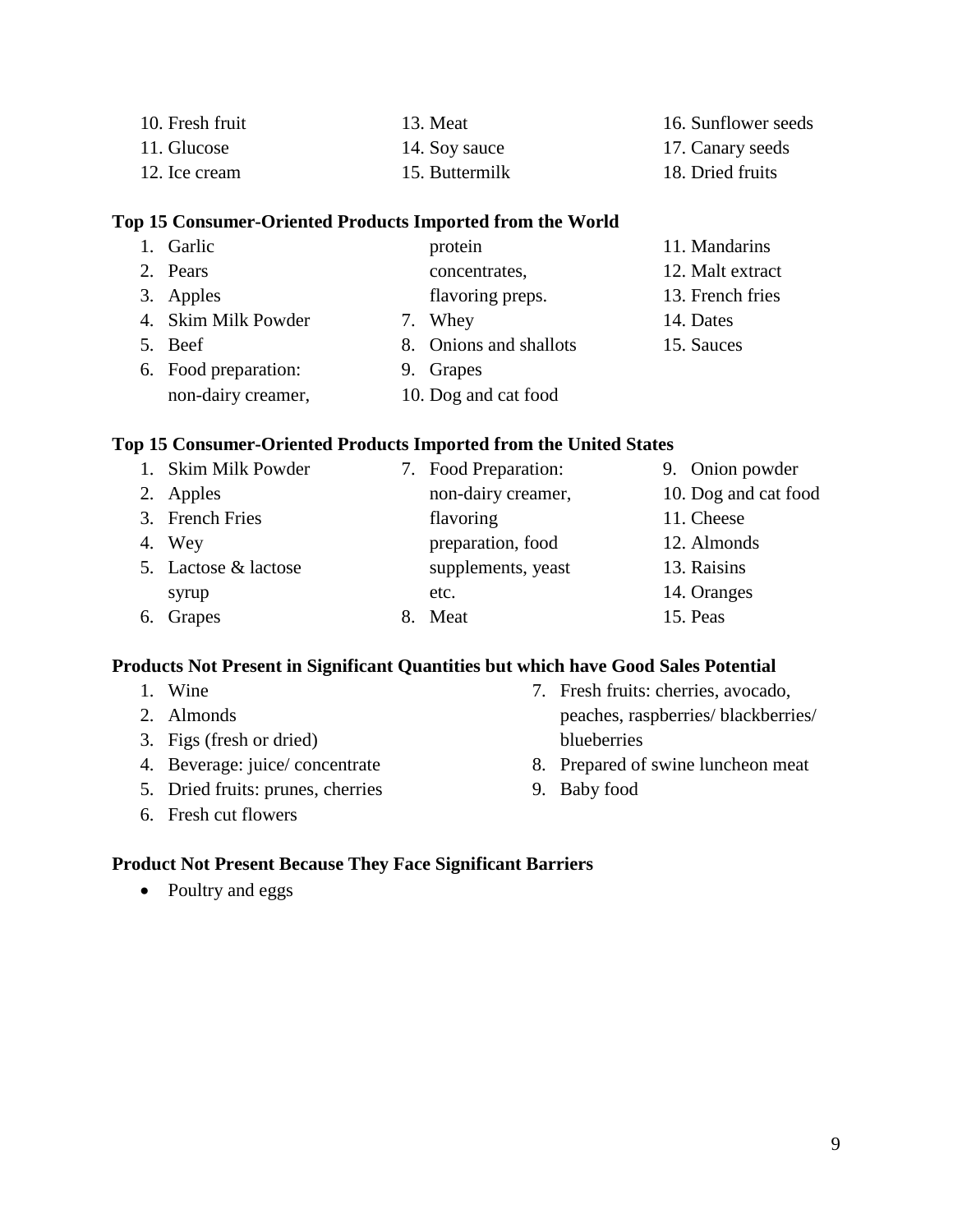# **SECTION VI. KEY CONTACTS AND FURTHER INFORMATION**

#### **Government Data Sources**

[Statistic Indonesia](https://www.bps.go.id/) 

#### **Website & Social Media Info of Government Agencies**

- Website: [Ministry of Agriculture;](http://www.pertanian.go.id/) [Ministry of Trade;](http://www.kemendag.go.id/id/economic-profile) [Ministry of Industry;](http://www.kemenperin.go.id/statistik/exim.php) [National](http://www.pom.go.id/new/index.php/home/en)  [Agency of Drug and Food Control;](http://www.pom.go.id/new/index.php/home/en) [Ministry of Marine Affairs and Fishery;](http://kkp.go.id/) [Indonesia Customs](http://www.beacukai.go.id/)
- Facebook: [Statistic Indonesia;](https://www.facebook.com/Badan-Pusat-Statistik-1394866840805957/) [Ministry of Agriculture;](https://www.facebook.com/kementanRI/) [Ministry of Trade;](https://id-id.facebook.com/Kementerian-Perdagangan-608925165792115/) [Ministry of](https://www.facebook.com/KemenkeuRI)  [Finance;](https://www.facebook.com/KemenkeuRI) [National Agency of Drug and Food Control](https://www.facebook.com/BadanPengawasObatdanMakananRI)
- You Tube: [Ministry of Agriculture;](https://www.youtube.com/channel/UC757MLmzhe5QXlr9yWyHcpQ) [Ministry of Finance;](https://www.youtube.com/user/portalKemenkeu) [National Agency of Drug and Food](https://www.youtube.com/channel/UC9BCzOkDqJEGikN1M11B0Iw)  [Control;](https://www.youtube.com/channel/UC9BCzOkDqJEGikN1M11B0Iw) [Ministry of Industry;](https://www.youtube.com/channel/UCO5bOHu52UDNG1q8im7YM8w) [Statistic Indonesia;](https://www.youtube.com/channel/UCn4IaaxHaaP-mAjZzrAtixA) [National Standardization](https://www.youtube.com/user/snibsn)  [Agency of Indonesia -](https://www.youtube.com/user/snibsn) BSN SNI
- Twitter: [Ministry of Agriculture;](https://twitter.com/kementan?lang=en) [Ministry of Finance;](https://twitter.com/KemenkeuRI) [Ministry of Industry;](https://twitter.com/Kemenperin_RI) [National](https://twitter.com/HaloBPOM1500533)  [Agency of Drug and Food Control;](https://twitter.com/HaloBPOM1500533) [National Standardization Agency of](https://twitter.com/BSN_SNI)  [Indonesia\\_BSN SNI](https://twitter.com/BSN_SNI)
- Instagram: [Ministry of Agriculture;](https://www.instagram.com/kementerianpertanian/) [National Agency of Drug and Food;](https://www.instagram.com/bpom_ri/) [Ministry of](https://www.instagram.com/kemenperin_ri/)  [Industry;](https://www.instagram.com/kemenperin_ri/) [Ministry of Trade](https://www.instagram.com/kemendag/)

#### **Government Regulatory Agency/Food Policy Contacts**

- **Ministry of Agriculture Directorate General of Food Crops** Tel: +6221-782-4669 Fax: +6221-780-6309 Homepage:<http://tanamanpangan.pertanian.go.id/>
- **Directorate General of Horticulture** Tel: +6221-7883-2048; Fax: +6221-780-5580 Homepage:<http://hortikultura.pertanian.go.id/> Products regulated; horticulture products
- **Directorate General for Livestock and Animal Health Services (DGLAHS)** Tel: +6221-781-5580 to 83, 784 -7319; Fax: +6221-781-5583 Homepage:<http://ditjenpkh.pertanian.go.id/> Products regulated; animal and animal-based food
- **Agency for Agricultural Quarantine (IAQA)** Tel: +6221-781-6840 to 84 Fax: +6221-781-6481/4 Homepage:<http://karantina.pertanian.go.id/> Products regulated: animal and fresh fruit  $&$  vegetable – based food